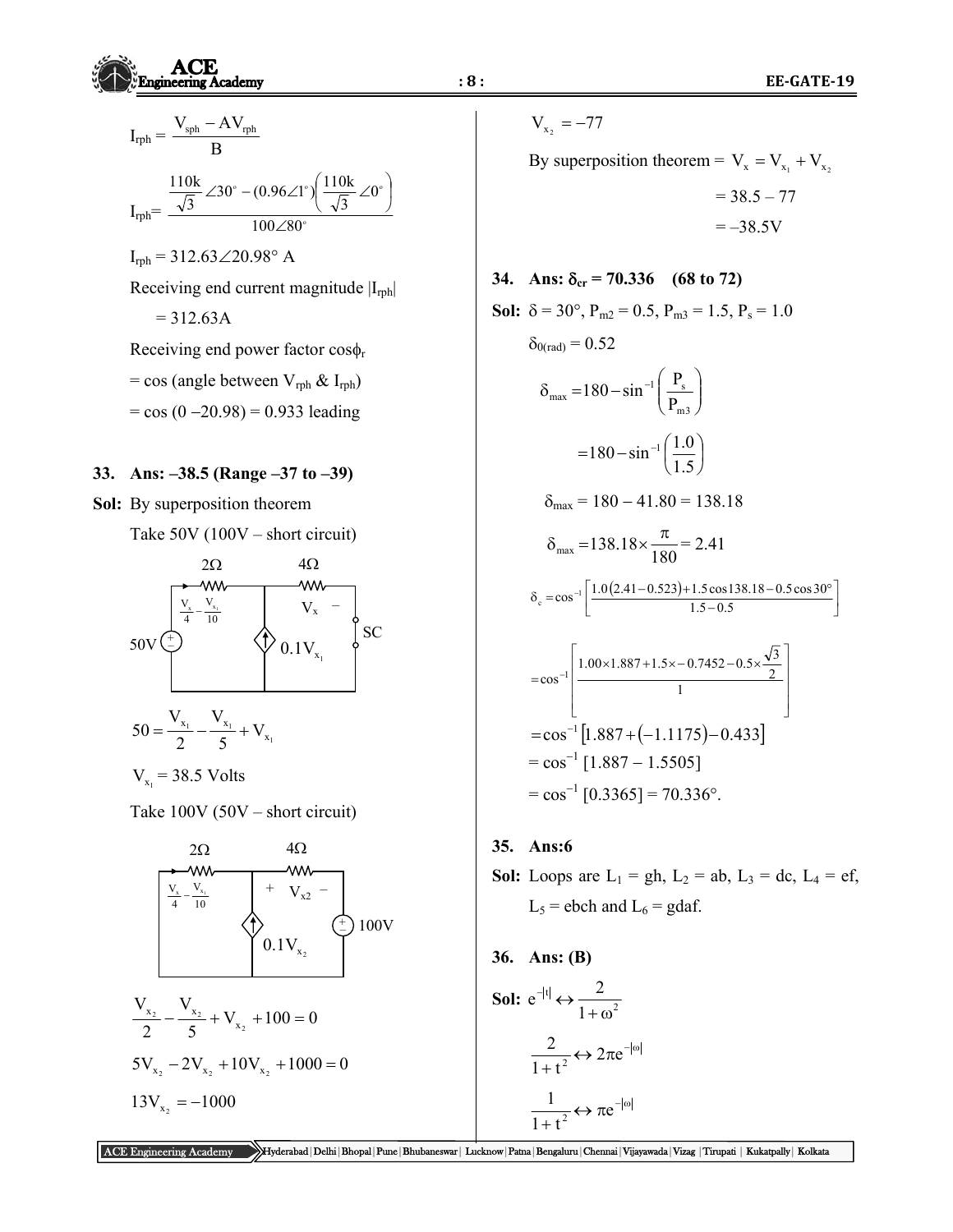**37. Ans: (C)** 

**Sol:** Force acting on electron

$$
\overline{F} = -e\overline{E} = -1.6 \times 10^{-19} (-2.5 \times 10^{6} \hat{a}_{z})
$$
  
= 4 × 10<sup>-13</sup> \hat{a}\_{z} N  
  

$$
F = ma = m \frac{dv}{dt}
$$
  
  

$$
\Rightarrow dv = \frac{Fdt}{m}
$$
  
  

$$
v = \int \frac{F}{m} dt + C
$$
  
  

$$
= \int \frac{4 \times 10^{-13}}{9.11 \times 10^{-31}} dt + C
$$
  
  

$$
= 4.39 \times 10^{17} t + C
$$
  
We have at t= 0, v = 0, so that c = 0  

$$
\therefore v(t) = 4.39 \times 10^{17} t
$$
m/sec

**38. Ans: (C)** 

**Sol:** Given that

$$
3-\phi V_s = 230 V, L_s = 4 \text{ mH: } 3
$$
  
\n
$$
I_0 = 10 \text{ A}
$$
  
\nGiven  $V_0 = -210 \text{ V}$   
\n
$$
\cos \alpha = \frac{\pi \left( V_0 + \frac{3\omega L_s}{\pi} I_0 \right)}{3V_{m\ell}}
$$
  
\n
$$
\cos \alpha = \frac{\pi (-210+12)}{3 \times \sqrt{2} \times 230} = -0.6375
$$
  
\n
$$
\alpha = 129.60^\circ
$$

# **39. Ans: – 2.886 (Range: – 2.6 to –3.0 )**

**Sol:** 



GMD = 
$$
\sqrt[3]{5 \times 5 \times 5} = 5
$$
  
\nSelf GMD = 0.7788×0.5×10<sup>-2</sup>  
\n= 3.894×10<sup>-3</sup>m  
\nL = 2×10<sup>-4</sup> ln  $\left(\frac{5}{3.894 \times 10^{-3}}\right)$   
\n= 14.315×10<sup>-4</sup> H/km  
\nFor 20 km length total inductance  
\nL<sub>eq</sub> = 14.315×10<sup>-4</sup>×20  
\n= 0.0286 H  
\nX<sub>eq</sub> = 2πfL<sub>eq</sub>  
\n= 2π× 50 × 0.0286 = 8.994Ω  
\np.u. reactance of the line  
\n= 8.994× $\frac{10 \times 10^6}{(30 \text{ kV})^2} = j 0.1 \text{ p.u.}$   
\nTransmission line X<sub>1eq</sub> = X<sub>2eq</sub> = j 0.1 p

Transmission line  $X_{1eq} = X_{2eq} = j \; 0.1 \; p.u.$ LL-fault occurs at point P.

$$
I_{\rm f} = \frac{-j\sqrt{3} E_{\rm al}}{X_{\rm 1eq} + X_{\rm 2eq}} \left[ E_{\rm al} = \text{prefixult voltage} \right]
$$



$$
I_f = -2.886 \text{ p.u.}
$$

#### **40. Ans: 4**

**Sol:** For the source free RC – circuit and with the given connection,

$$
V_{C_1}(\infty) = V_{C_2}(\infty) = \frac{V_1 C_1 + V_2 C_2}{C_1 + C_2}
$$
 Volts

Where 
$$
V_1 = V_{C_1}(0)
$$
 and  $V_2 = V_{C_2}(0)$ 

ACE Engineering Academy Hyderabad|Delhi|Bhopal|Pune|Bhubaneswar| Lucknow|Patna|Bengaluru|Chennai|Vijayawada|Vizag |Tirupati | Kukatpally| Kolkata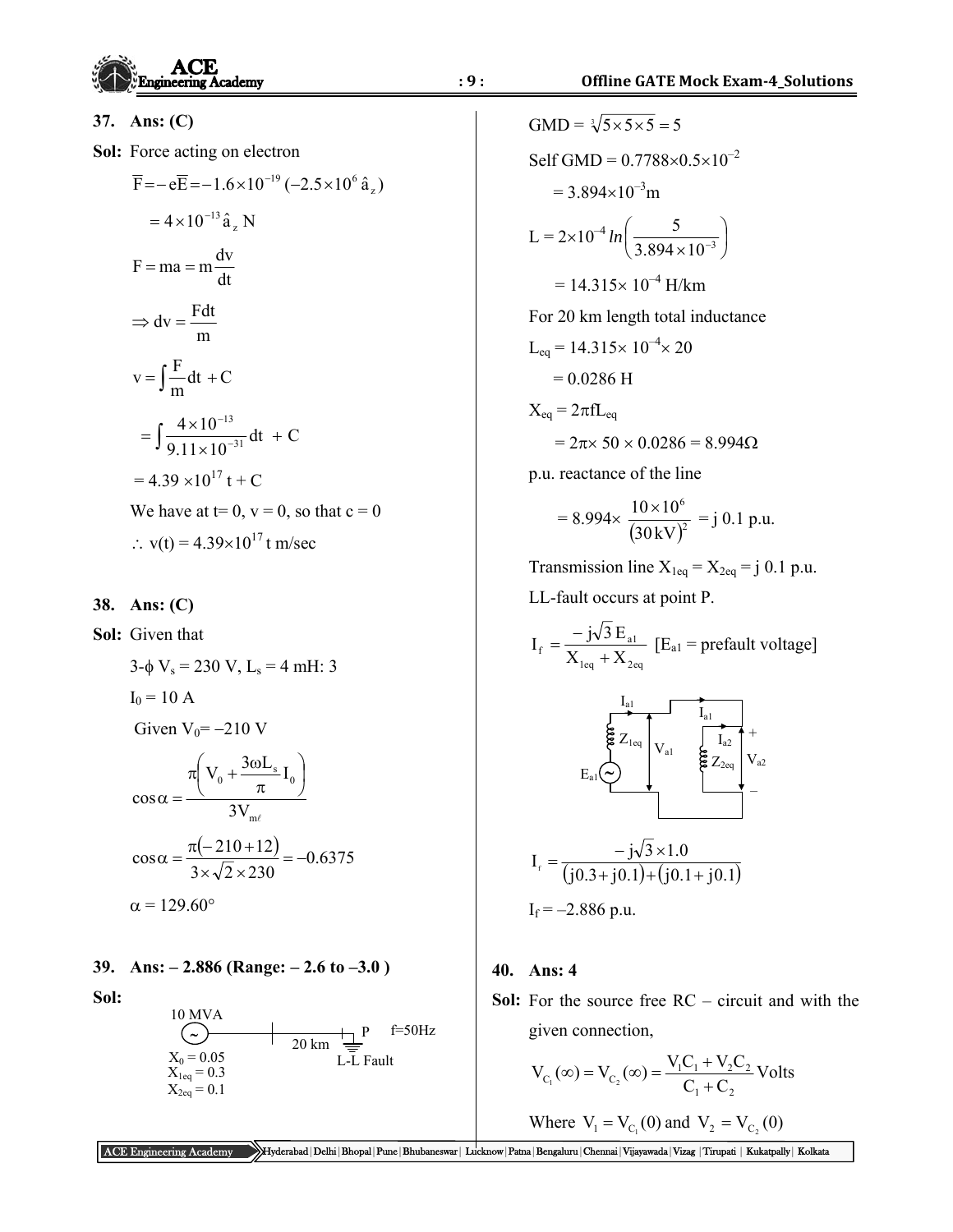

$$
\Rightarrow V_{C_1}(\infty) = V_{C_2}(\infty) = \frac{10.2 + 0.3}{2 + 3}
$$
Volts  
= 4V

- **41. Ans: (D)**
- **Sol:**  $V_{E1} = 0.7V$

$$
V_{E2} = V_{E1} - 0.7 = 0.7 - 0.7 = 0V
$$

- **42. Ans : 554.25 (Range :553 to 556)**
- **Sol:** The current transformer is connected opposite connection



 The primary rating of current transformer is obtained by Since

 $400 \times 132 = 33 \times x$ 

$$
\Rightarrow
$$
 x = 1600 A

- The phase current of secondary side of HV CT  $= 5A$
- $\therefore$  The pilot current = 5A = Line current
- $\therefore$  The phase current of  $\Delta$  connected current

$$
transformer = \frac{5}{\sqrt{3}} A.
$$

 $\therefore$  The current transformer ratio on LT side

$$
= \frac{1600}{5/\sqrt{3}} = \frac{1600\sqrt{3}}{5} = 320\sqrt{3} = 554.25
$$

 Shortcut: The current in pilot wire and always taken as line current and current transformer rating is taken as phase currents.

## **43. Ans: (C)**

Sol: 
$$
y(n) = x(n) * h_1(n) * h_2(n)
$$

\n $Y(z) = X(z) H_1(z) H_2(z)$ 

\n $H_1(z) = \frac{1}{1 - 0.5z^{-1}}$ 

\n $H_2(z) = 1 - 0.5z^{-1}$ 

\n $Y(z) = X(z)$ 

\n $\sqrt{C} \quad \sqrt{LST}$ 

\n $y(n) = x(n)$ 

**44. Ans: (B)** 

**Sol:** The PM of a system is approximately equals

to 100
$$
\xi
$$
  
40° = 100 $\xi$   
 $\therefore \xi = 0.4$ 

**45. Ans: (A)** 

 $\omega$  = 100  $\pi$ ,

**Sol:** 
$$
e = -N \frac{d\phi}{dt}
$$
;  
\n
$$
\phi = \frac{-1}{N} \int e dt
$$
\n
$$
= \frac{-1}{200} \int (200 \sin \omega t - 50 \sin 3\omega t) dt
$$
\n
$$
\phi = \frac{1}{200} \left[ \frac{200}{\omega} \cos \omega t - \frac{50}{3\omega} \cos 3\omega t \right] Wb
$$

$$
\phi = \frac{1000}{200} \left[ \frac{200}{100\pi} \cos \omega t - \frac{50}{300\pi} \cos 3\omega t \right] \text{mWb}
$$

$$
\phi = 5\left[\frac{2}{\pi}\cos\omega t - \frac{1}{6\pi}\cos 3\omega t\right]mWb
$$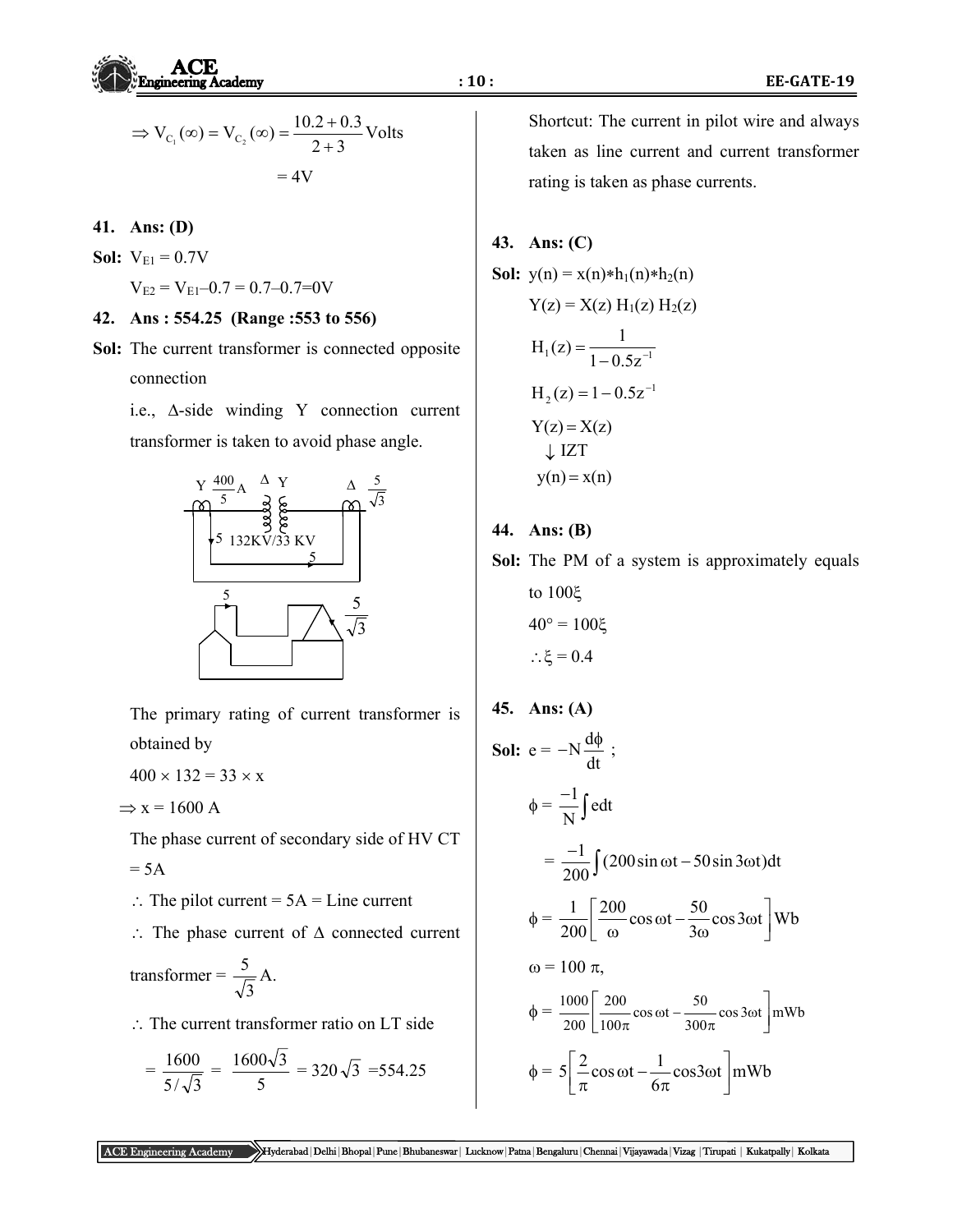$$
\mathbf{ACE}
$$
\n
$$
\mathbf{CE}
$$
\n
$$
\mathbf{11}:
$$
\nOffline GATE Mock Exa

$$
= \frac{5}{\pi} \left[ 2\cos \omega t - \frac{1}{6}\cos 3\omega t \right]
$$
  
\n
$$
W_e \propto \phi^2 f^2
$$
  
\n
$$
W_1 = K[(2)^2 \times \omega^2 + (1/6)^2 \times 9\omega^2]
$$
  
\n
$$
= K[4.25 \omega^2]
$$
  
\n
$$
W_2 = K(2^2 \omega^2) = K \times 4\omega^2
$$
  
\n
$$
\% \text{Reduction} = \frac{4.25 - 4}{4.25} = 5.88\%
$$

## **46. Ans: (D)**

**Sol:** Let  $f = 4x - 2y + 3z - 4$ ;

Then 
$$
\hat{a}_x = \pm \frac{\overline{\nabla}f}{|\overline{\nabla}f|}
$$
 gives possible unit vector

which are perpendicular to f.

 The unit vector with negative sign gives the unit vector which is directed from higher value of f toward, the lower value of f. the unit vector with positive sign gives the unit vector which is directed from lower value of f towards the higher value of f.

We have to determine  $a_{21}$ 

In region 1, at 
$$
P_1(0, 0, 100)
$$
;

$$
f_1 = 4 \times 0 - 2 \times 0 + 3 \times 100 - 4
$$
  
= 296

In region 2, at  $P_2(0, 0, -100)$ ;  $f_2 = 4 \times 0 - 2 \times 0 + 3 \times -100 - 4$  $=-304$ 

 Hence we have to determine the unit vector from lower value of f ( $f_2 = -304$ ) towards higher value of f ( $f_1 = 296$ ). That is with positive sign

$$
\hat{a}_{n} = \frac{\overline{\nabla}f}{\left|\overline{\nabla}f\right|} = \frac{4\hat{a}_{x} - 2\hat{a}_{y} + 3\hat{a}_{z}}{\sqrt{(4)^{2} + (-2)^{2} + (3)^{2}}}
$$

$$
= 0.74 \hat{a}_x - 0.37 \hat{a}_y + 0.55 \hat{a}_z
$$

#### **47. Ans: 200 (200 to 200)**

Sol: In 180° conduction mode the voltage wave



$$
NG_{A} = 2 \times 100
$$

48. **Ans: (B)** 

**Sol:** 
$$
\frac{V_0}{V_{in}} = \frac{+g_m R_c}{2} = \left(\frac{I_{c_{DC}}}{v_t}\right) \frac{R_c}{2} = \frac{ImA}{Q5m} \left(\frac{2K}{2}\right)
$$
  
=  $\frac{1000}{25} = 40$ 

**49. Ans: (C)** 

**Sol:** electrical input =  $P_{mech.output}$  + friction Loss + core Loss

$$
= 9kW + 2kW + 0.8kW
$$
  
P<sub>in</sub> = 11.8kW.  

$$
\sqrt{3}V_L I_L \cos \phi = 11800
$$
  

$$
\Rightarrow \sqrt{3} \times 400 \times I_L \times 0.8 = 11800 \Rightarrow I_L = 21.29A
$$

**50. Ans: (B)**

**Sol:** 
$$
-X = \overline{X} + 1
$$
 in 2's complement form

MVI A,X ; 
$$
(A) = X
$$
  
\nCMA ;  $(A) = \overline{X}$   
\nADI 01H ;  $(A) = \overline{X} + 1$ 

ACE Engineering Academy Hyderabad|Delhi|Bhopal|Pune|Bhubaneswar| Lucknow|Patna|Bengaluru|Chennai|Vijayawada|Vizag |Tirupati | Kukatpally| Kolkata

**Since**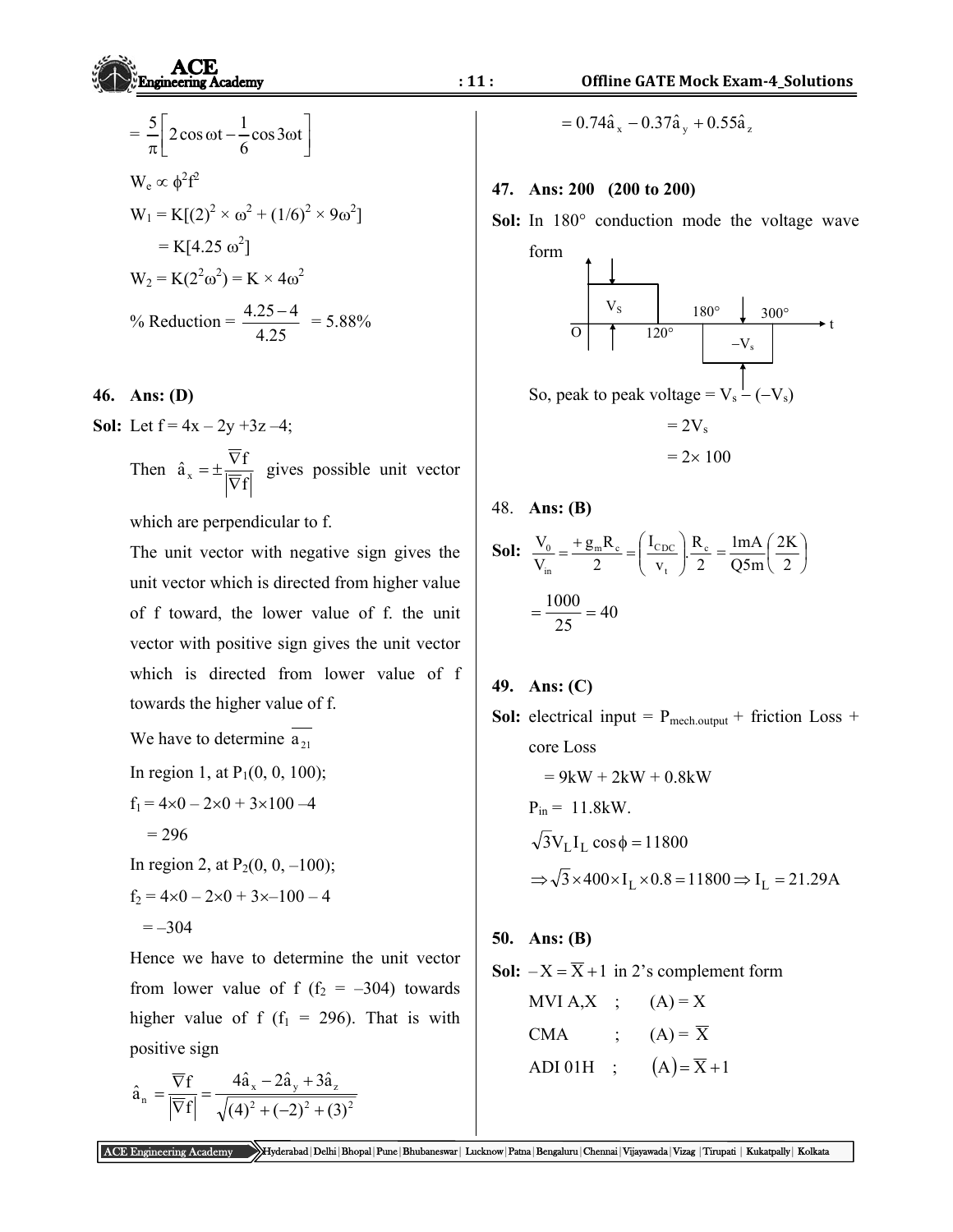

### **51. Ans: 22.5 (Range: 22 to 23)**

**Sol:** Say, the voltmeter resistance is R<sub>v</sub>.

When the voltmeter is connected across  $400\Omega$ , the reading of the voltmeter is the voltage across parallel combination of  $400\Omega \& R_{v}$ .



The voltage across  $300\Omega$  is 30V.

$$
V_{300\Omega} = 60V - 30V = 30V
$$

$$
I = \frac{30V}{300\Omega} = 0.1A
$$

Reading of voltmeter = 'V' across  $400\Omega/R_v$ 

$$
30\mathrm{V} = 0.1\mathrm{A} \times 400\Omega/\mathrm{R_v}
$$

$$
\Rightarrow 400\Omega / / R_v = \frac{30V}{0.1A}
$$

$$
\Rightarrow \frac{400\Omega \times R_{v}}{400\Omega + R_{v}} = 300\Omega
$$

 $400\Omega \times R_v = 400\Omega \times 300\Omega + 300\Omega \times R_v$ 

 $100\Omega \times R_v = 400\Omega \times 300\Omega$ 

$$
\Rightarrow R_v = 1200\Omega.
$$

Now, the same voltmeter (with  $R_v$  of 1200 $\Omega$ ) is connected across  $300\Omega$ . As such, the reading of voltmeter is the voltage across parallel combination of  $300\Omega \& 1200\Omega$ .





$$
R_{eff} = \frac{300\Omega \times 1200\Omega}{1500\Omega} = 240\Omega
$$

Reading of voltmeter

$$
= 60 \text{V} \times \frac{240 \Omega}{400 \Omega + 240 \Omega}
$$

$$
= 60 \text{V} \times \frac{240 \Omega}{640 \Omega} = 22.5 \text{V}
$$

Voltmeter indicates 22.5V.

## **52. Ans: (B)**

**Sol:** The given matrix is upper triangular. The eigen values of A are same as the diagonal elements of A.

 $\therefore$  Eigen values are  $\lambda = 2, 2, 2$ 

The eigen vectors for  $\lambda = 2$  are given by

$$
[A - 2I]X = 0 \text{ where } X = \begin{bmatrix} x \\ y \\ z \end{bmatrix}
$$

$$
\Rightarrow \begin{bmatrix} 0 & 1 & 0 \\ 0 & 0 & 1 \\ 0 & 0 & 0 \end{bmatrix} \begin{bmatrix} x \\ y \\ z \end{bmatrix} = \begin{bmatrix} 0 \\ 0 \\ 0 \end{bmatrix}
$$

 $\Rightarrow$  y = 0, and z = 0

 Any non zero vector with y and z components as 0, is an eigen vector of A.

**53. Ans: (A)** 

**Sol:** 
$$
S_m = \frac{R_2}{X_2} = \frac{0.3}{2.5} = 0.12
$$

ACE Engineering Academy Hyderabad|Delhi|Bhopal|Pune|Bhubaneswar| Lucknow|Patna|Bengaluru|Chennai|Vijayawada|Vizag |Tirupati | Kukatpally| Kolkata